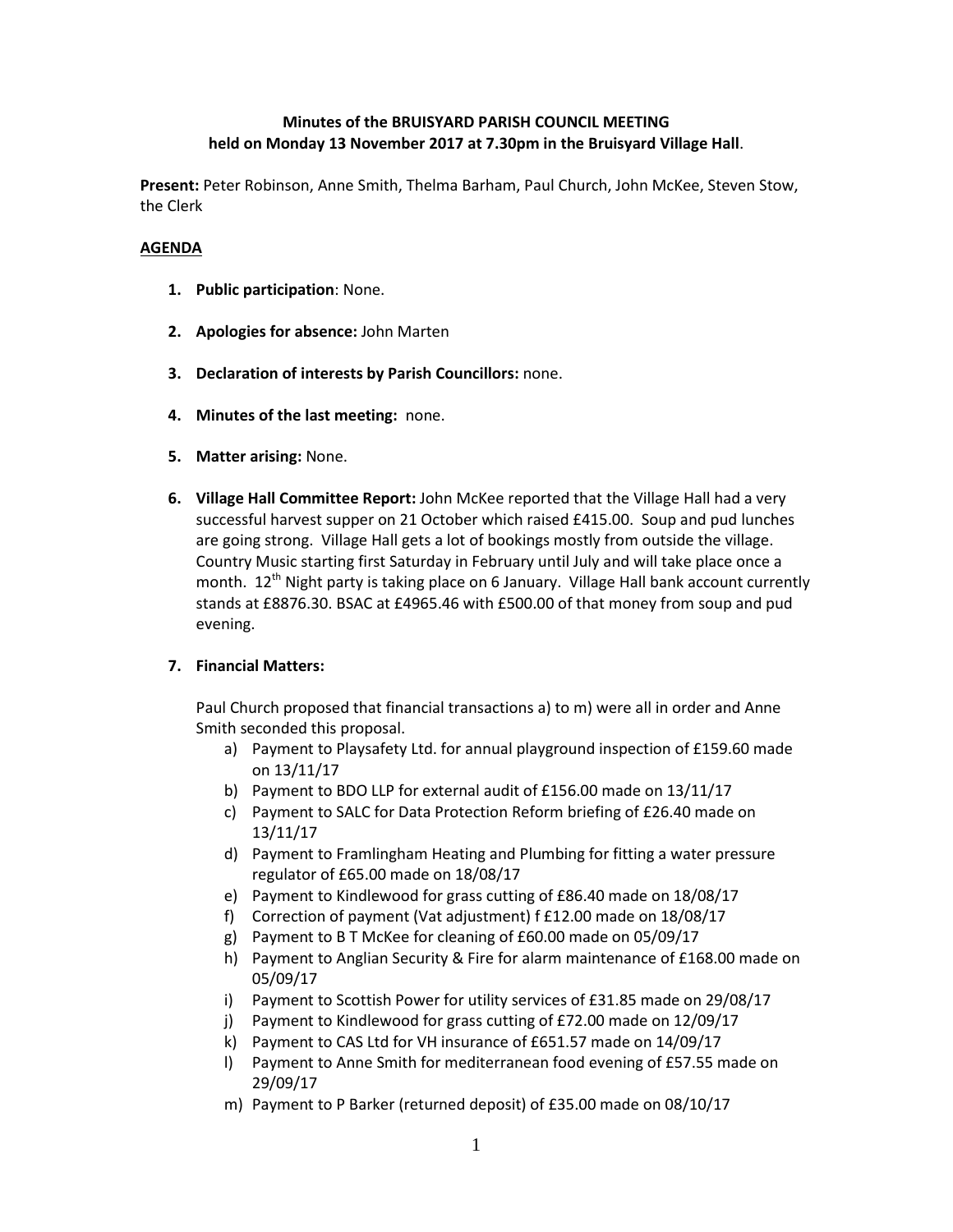- n) Payment to Kindlewood for grass cutting of £72.00 made on 09/10/17
- o) Payment to Scottish Power for utility services of £31.85 made on 16/09/17
- p) Payment to B T McKee for cleaning of £10.00 made on 09/10/17
- q) Payment for card used in error of £46.81 made on 24/10/17
- r) Payment to NWG Water for utility services of £46.00 made on 24/10/17
- s) At the last statement the Parish Council current account held £3419.47, the deposit account held £482.88 and the Village Hall account held £8876.30.
- **8. 2018-2019 Precept and Budget**: the Council reviewed the current expenditure for Parish Council. Clerk reported that we are on track to stay within budget in the current financial year. All of the items (with the exception of clerk's salary and SALC annual subscription) in the budget came under or at exact amount. We do not anticipate any significant increases in expenditure and we have sufficient reserve on the PC account. However, taking into account Clerk's salary increase from £500.00 per annum to  $f$ 600.00 per annum and Data Protection Regulation which comes into force on 25 May 2018 (see p. 12) and the financial burden that the legislation will bring it has been agreed to ask for an increase of £300.00 bringing the total precept for Bruisyard Parish Council to £2900.00.
- **9. BDO External Audit:** the Clerk has reported on recommendations provided by the BDO. It has been noted by the BDO that the Council has not undertaken a review of the effectiveness of internal control including arrangements for the management of risks during the year ended 31 March 2017 as required under the Accounts and Audit Regulations 2015. This has resulted in the qualified audit. The Clerk has taken those recommendations on board and this will be addressed during the course of this meeting. It has been unanimously agreed by the Council to approve the report. A full report by the BDO can be obtained from the Parish Clerk.
- **10. Car park fence:** gate posts leading into the field need mending, they are relatively new and it shouldn't have happened. Country Care Anglia need to put it right as they are the ones that did it in the early 2016. John McKee reported that someone from the company is visiting this week to do the inspection to see what they can do.
- **11. Review of internal financial controls:** following recommendations by the internal and external auditors the Council has undertaken a review of effectiveness of internal control and risk management. Clerk has produced a risk assessment document that discusses in detail all financial risks of running of parish council and village hall. All risks were identified along with the level of risk, measures to reduce the risk of ineffectiveness were put in place. At the same time, we agreed on how often the council will be checking the effectiveness of the measure put in place. The Council has unanimously agreed to adopt the risk assessment and financial management procedures for period from 1 April 2017 to 31 March 2018.
- **12. Data Protection Regulation:** the Clerk reported that she attended a meeting set up by the Suffolk Association of Local Councils to cover the new Data Protection Regulation that is coming into effect on 25 May 2018. The legislation means that all organisations including smaller authorities will have to put in place measures that will enable them to comply with this regulation. This will include reviewing organisation's data security